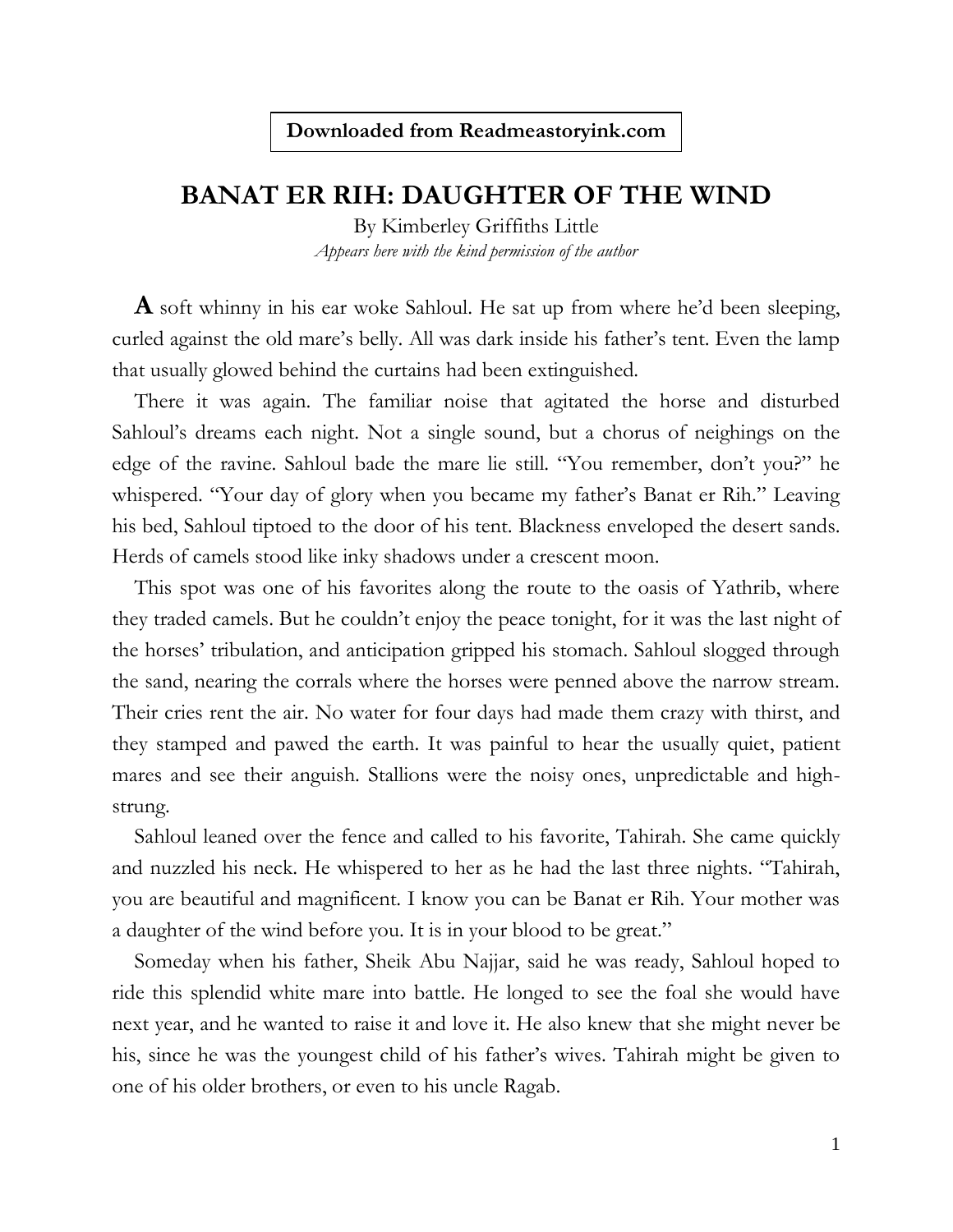The four-year-old mare gave a low cry deep in her throat, and Sahloul put his arms around her neck. "I pray the Lord of the Worlds will give you strength to obey when dawn breaks."

Behind him something rustled in the sand, and Sahloul whirled on his bare feet, but it was only his father stepping out of the darkness. "The night calls to you, my son?" Abu Najjar said gently.

"It is the mares' cries that awaken me," Sahloul told him.

"Tomorrow they will have their release," his father promised. "Would you like to know which mares will be Banat er Rih?"

Sahloul could sense his father's smile under his black beard. "How can anyone predict, Abu? Except perhaps God."

"A horseman of the desert knows his herd," his father replied.

"Then why do we starve and thirst them?" Sahloul asked. "Their anguish fills my dreams, and I cannot sleep."

"All animals," his father said slowly, "whether four-footed or two-footed, must pass the tests of life and prove their worth."

Sahloul stroked Tahirah's white forelock. "And this is the mare's test?" he asked.

"It must be so to keep the bloodline pure," said his father. "Worthy in battle and tireless on the trail to Mecca. The mare you receive someday will share your camel's milk and the rug on which you sleep. A good mare is never for sale. She is better than gold or silver in your purse. To desert men she is our wealth, our power, and most importantly, our freedom."

"Do you think my whispers to Tahirah will help prepare her for the future?"

"Are you trying to influence the will of God?" his father teased. "May Allah satisfy your soul, my son, and let your heart be at rest."

"Please tell me, Abu," Sahloul pleaded, "if you know which mares will heed your call. Is Tahirah going to be one of them?"

"We will know on the morrow," his father said. Then Sheik Najjar stepped forward and took the mare's head in his thick palms. "You have been learning you lessons well, my son, and your own hopes may prove correct. No one can deny that Tahirah is a fine horse. Her eyes are clear and wide, fiery as the sun when she runs. Her ears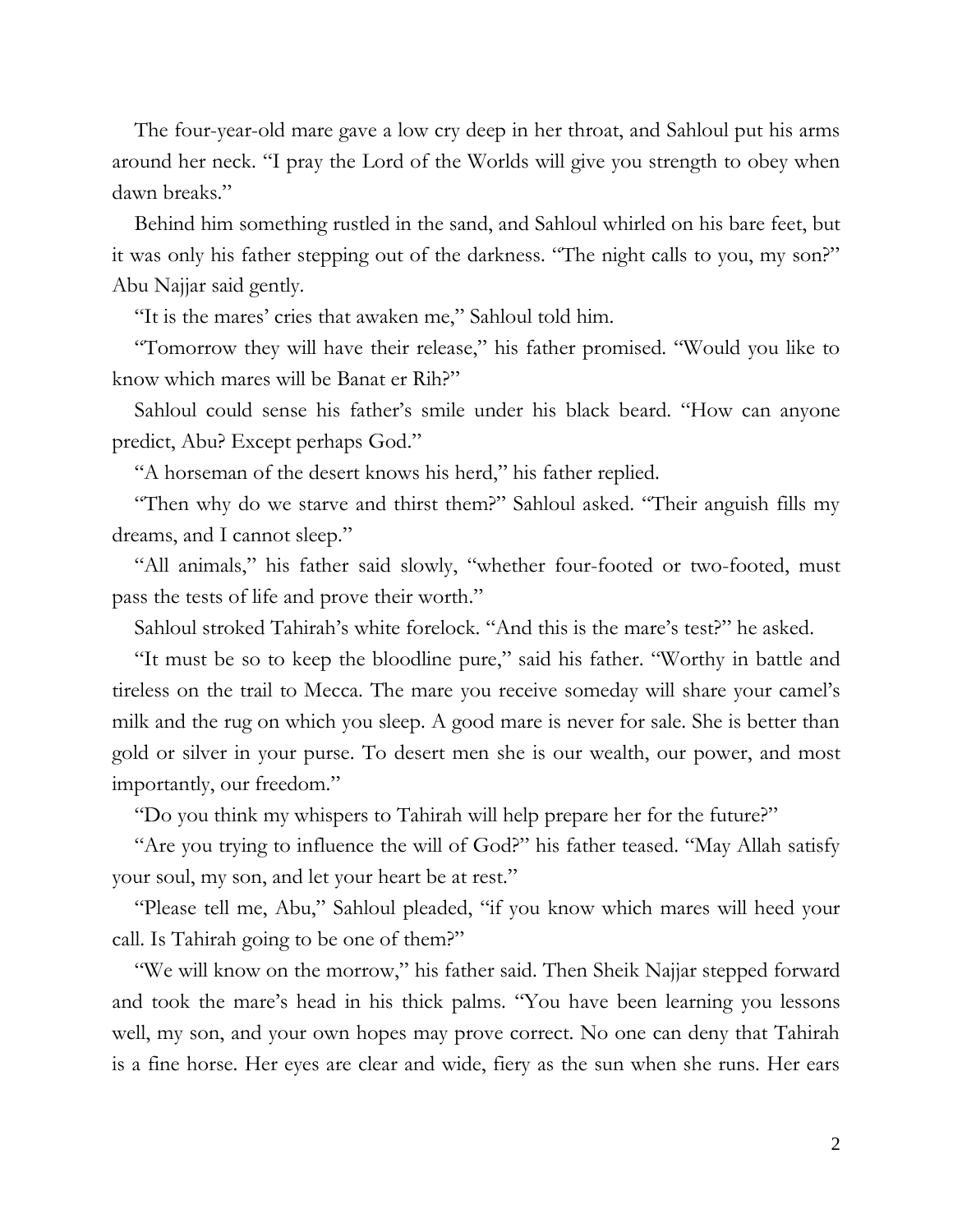alert and majestic. Tahirah will always be a fine horse, but will she mother to future generations of princes and princesses?"

His father's words sent shivers down Sahloul's neck. That was the question facing all one hundred mares tomorrow. The stars began to fade. "Dawn breaks," his father said. "We must return to the tent for our prayers and ablutions."

An orange sun burned in the sky later that day as Sheik Najjar led the families of the tribe to the ravine. Sahloul was anxious to see the penned horses, but he was last in line behind his brothers. His uncles and older cousins were all ahead of him, too.

Finally they came in sight of the frenzied mares, racing back and forth in their prison. Tahirah pawed the ground, shook her head, and raised her elegantly arched tail. Sahloul sighed at such beauty.

As the procession neared the corrals, the mares butted against each other at the gates, wanting to be first for the long-awaited water. Perspiration trickled down Sahloul's neck as two of his married brothers prepared to unlock the gates. His mother Umm Salma and the other women stood on the fringes of the crowd, waiting with anticipation.

Sheik Najjar gave the signal, and Sahloul's brothers swung the gates open wide. The mares charged down the slopes of the ravine toward the stream. Their galloping hoofs deafened the air. Chestnut, gold, and black swirled past in a blur. Sahloul watched Tahirah race toward the front of the pack, her sleek white coat shining in the sunlight. He saw his father raise his hand to signal the buglers. The men lifted the trumpets to their mouths, and the sound of the battle call blasted the air.

A few horses hesitated. They knew the call of their master, but in the next moment Sahloul heard the splash of water as the mares, one after another, rushed to satisfy their parched mouths. The bugle's last notes vibrated in the air, and the dust began to clear. Sahloul held his breath. Had not a single horse heeded the master's summons?

He surged forward with the crowd. Halfway down the hill, five horses halted on the path. Snorting, with eyes aflame, they returned to the top of the ravine. Impatiently they kicked up their legs, wanting to drink from the stream but torn between desire and obedience to their master.